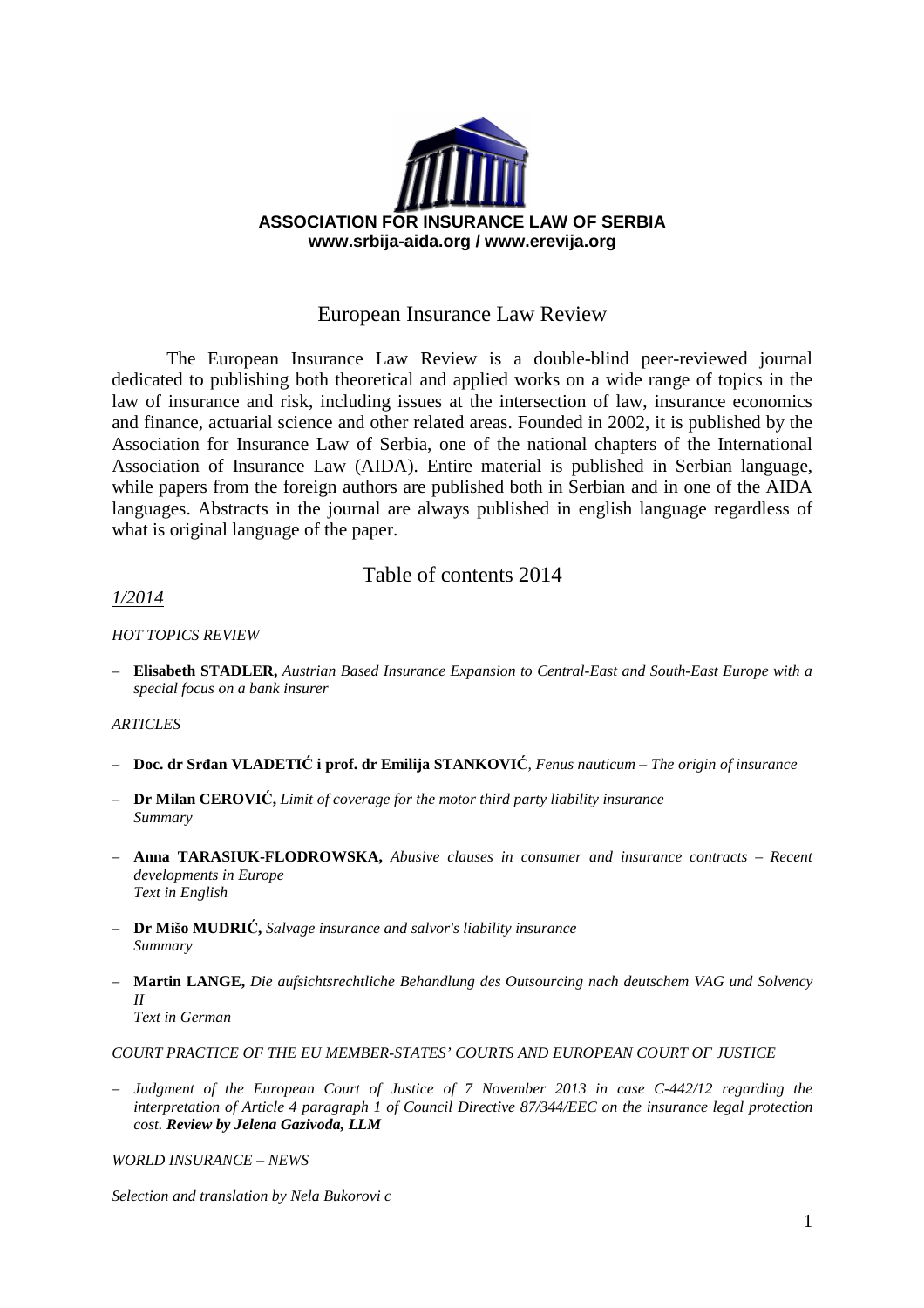### *ACTIVITIES OF THE ASSOCIATION AND INSURANCE COMPANIES*

– **Prof. dr Jovan SLAVNIĆ**, *Speech of the honorary president of AIDA SERBIA regarding publishing XI part of the "Insurance History of Austria"*

*BIBLIOGRAPHY*

*SELECTED BOOKS SELECTED ARTICLES*

*Selection and translation by Nela Bukorovic*

### *EU DIRECTIVES AND REGULATIONS*

- *Directive 2009/138/EC of the European Parliament and of the Council of 25 November 2009 on the takingup and pursuit of the business of Insurance and Reinsurance (Solvency II) (recast) – th e third part*
- *Publication Ethics and Malpractice Statement*
- *Instruction for Authors of the Works in the European Insurance Law Review*
- *Referees*

### *No. 2/2014*

#### *HOT TOPICS REVIEW*

– **Prof. dr Wolfgang ROHRBACH,** *Konjunkturelle Aufwärtstrends Text in German* 

### *ARTICLES*

- **Prof. dr Peter HAUSER***, Steigende Bedeutung der Compliance Funktion am Beispiel der Österreichischen Versicherungswirtschaft Text in German*
- **Doc. dr Loris BELANIĆ,** *The historical development of legal expense insurance Summary*
- **Bojan JOVANOVIĆ,** *Forms and means of fulfilling the obligation for insurance of employees by the employer in the Republic of Serbia Summary*
- **Doc. dr Nataša PETROVIĆ TOMIĆ***, Unfair clauses and Principles of European Insurance Contract Law Summary*

### *COURT PRACTICE OF THE EU MEMBER-STATES' COURTS AND EUROPEAN COURT OF JUSTICE*

– *Judgment of the European Court of Justice of 20 May 2010 in case C-111/09 regarding the interpretation of Articles 24 and 26 of Council Regulation (EC) No. 44/2001 of 22 December 2000 on jurisdiction and recognition and enforcement of judgments in civil and commercial matters, Official Journal, L 12/1. Review by Jelena Gazivoda, LLM*

*WORLD INSURANCE – NEWS* 

*Selection and translation by Nela Bukorovi c* 

*BIBLIOGRAPHY*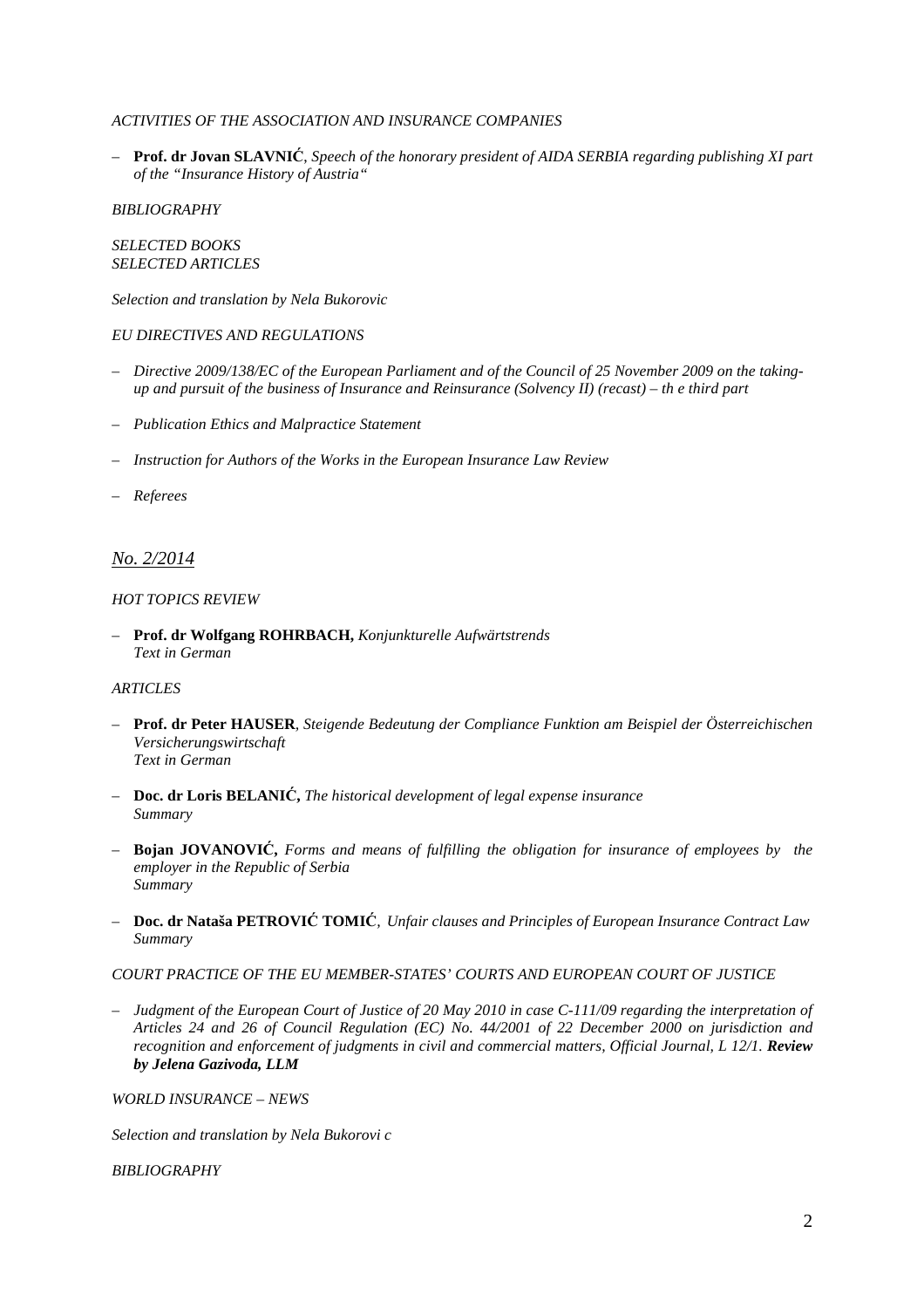#### *SELECTED BOOKS SELECTED ARTICLES*

*Selection and translation by Nela Bukorovic*

### *EU DIRECTIVES AND REGULATIONS*

- *Directive 2009/138/EC of the European Parliament and of the Council of 25 November 2009 on the takingup and pursuit of the business of Insurance and Reinsurance (Solvency II) (recast) – IV part*
- *Publication Ethics and Malpractice Statement*
- *Instruction for Authors of the Works in the European Insurance Law Review*
- *Referees*

### *No. 3/2014*

### *HOT TOPICS REVIEW*

**Dr Louis NORMAN-AUDENHOVE**, *Krisen sind Chancen (Gedanken zur Hochwasserkatastrophe Serbiens Text in German*

#### *ARTICLES*

- **Prof. dr Tatjana RAKONJAC ANTIĆ i Marija JOVOVIĆ,** *Forms of pension benefit payments Summary*
- **Prof. dr Slobodan JOVANOVIĆ**, *Natural catastrophes insurance in French Law Summary*
- **Mr Andrija VUJIČIĆ,** *The activity of periodical technical inspection in Serbia: prevention or insurance sales channel? Summary*
- **Doc. dr Vivek DUBEY,** *Suicide Clause in Life Policies in India: How far legally valid? Text in English Summary*

*MESSAGES FROM THE XV ANNUAL CONFERENCE OF THE INSURANCE LAW ASSOCIATION OF SERBIA "MODERN INSURANCE LAW: CURRENT TRENDS AND ISSUES", PALIC, 11-13 APRIL 2014*

*COURT PRACTICE OF THE EU MEMBER-STATES' COURTS AND EUROPEAN COURT OF JUSTICE* 

- *Note on Judgments C-22/12, Katarína Haasová v Ratislav Petrík and C-277/12 Blanka Holingová and Vitalijs Drozdovs v Baltikums AAS of the Court of Justice of the European Union. Review by Eirini Sarri*…. *Text in English*
- *Judgment of the European Court of Justice of 7 March 2013 in case C-577/11 regarding the interpretation of Articles 29 and 39 (2) of Council Directive No 92/49/EEC, Article 8(3) of First Council Directive No 73/239/EEC and of the Articles 49 and 56 EU contract. Review by Jelena Gazivoda, LLM*

### *WORLD INSURANCE – NEWS*

*Selection and translation by Nela Bukorovic* 

*ACTIVITIES OF THE ASSOCIATION AND INSURANCE COMPANIES*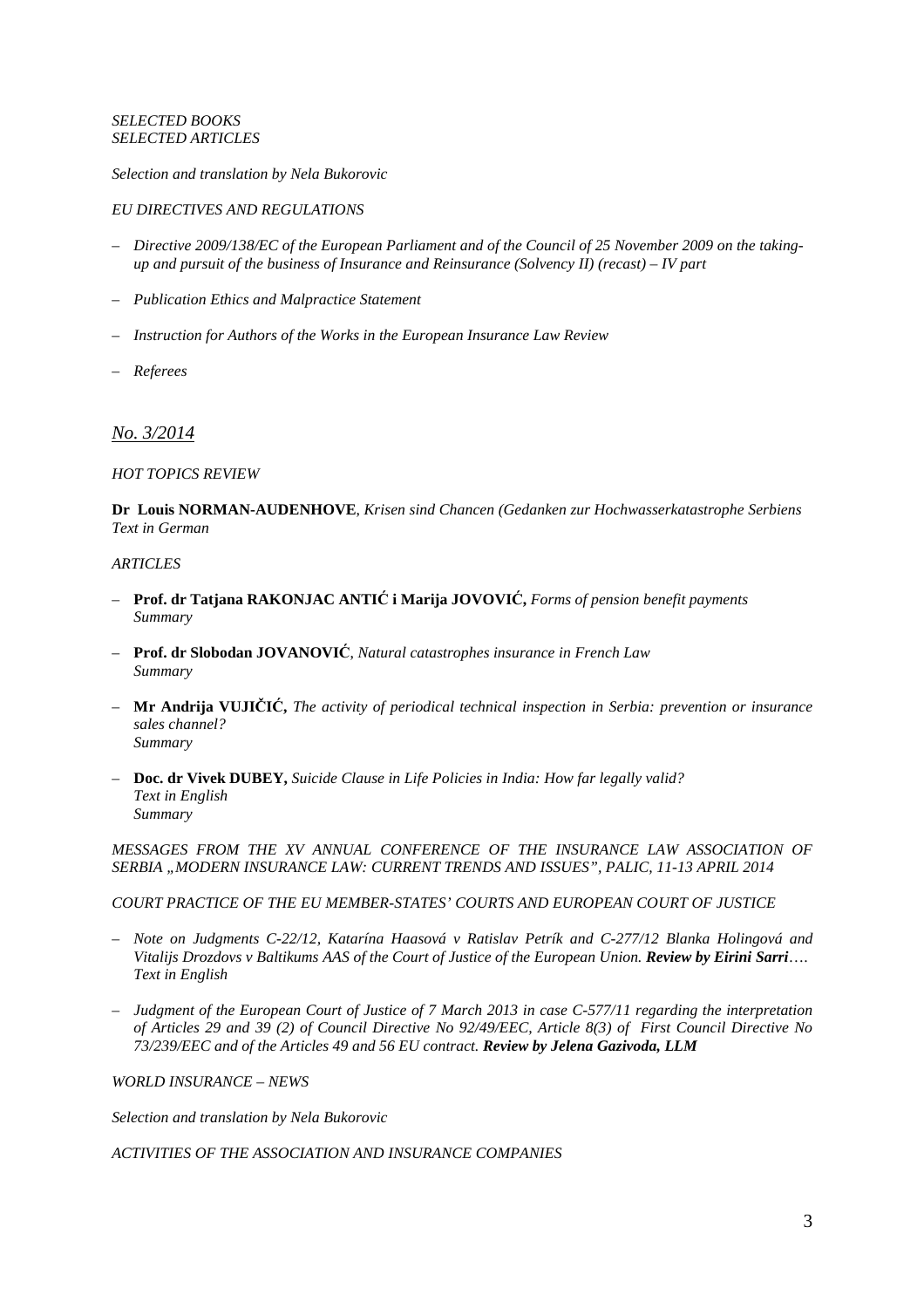- **– Prof. dr Jovan SLAVNIĆ,** *Honorary President of the Association for Insurance Law of Serbia opening speech on the XV conference, Palic, 11-13 April 2014*
- **– Dr Milan CEROVIĆ,** *Results auto liability insurance in 2013 Summary*

#### *BIBLIOGRAPHY*

### *SELECTED BOOKS SELECTED ARTICLES*

*Selection and translation by Nela Bukorovic*

#### *EU DIRECTIVES AND REGULATIONS*

- *Directive 2009/138/EC of the European Parliament and of the Council of 25 November 2009 on the takingup and pursuit of the business of Insurance and Reinsurance (Solvency II) (recast) – Part V*
- *Publication Ethics and Malpractice Statement*
- *Instruction for Authors of the Works in the European Insurance Law Review*
- *Referees*

## *No. 4/2014*

#### *ARTICLES*

- **Prof. dr Milena PETROVIĆ**, *Jurisdiction of EU member states courts in matters relating to insurance: who and where may sue the insurer? Summary*
- **Prof. dr Jakov RADIŠIĆ**, *Liability in damages for infections to the patient Review of the German courts' practice Summary*
- **Prof. dr Slobodan JOVANOVIĆ i prof. dr Milan POČUČA**, *Subrogation in Insurance, similarities and variations against the other Institutions Summary*
- **Prof. dr Wolfgang ROHRBACH,** *Gedanken zum Qualitätsbegriff in der Versicherung Text in German Summary*
- **Alkistis CHRISTOFILOU,** *Cross selling practices in insurance products and the IMD2 Proposal Text in English*

### *COURT PRACTICE OF THE EU MEMBER-STATES' COURTS AND EUROPEAN COURT OF JUSTICE*

– *Judgment of the European Court of Justice of 3 September 2014 in case C-318/13, Mister X vs. Republic of Finland. Review by Jelena Gazivoda, LLM*

*WORLD INSURANCE – NEWS* 

*Selection and translation by Nela Bukorovic* 

### *BIBLIOGRAPHY*

*SELECTED BOOKS SELECTED ARTICLES*